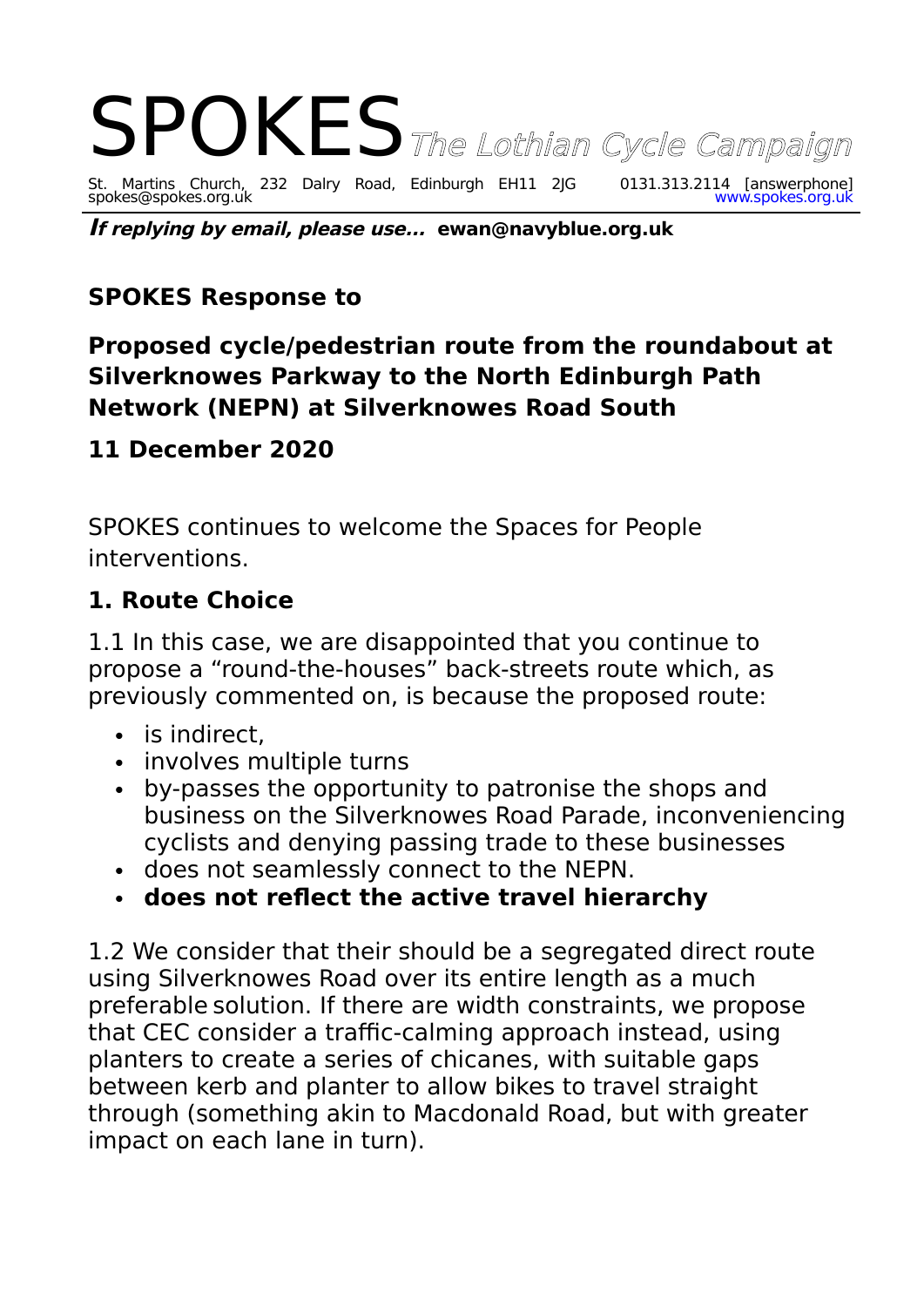1.3 A direct link of this form would require some redesign at the Lauriston Farm Road roundabout, such as a mirror-image approach; or installation of segregation on the roundabout itself, as there is plenty of road width to allow this - the roadway is 2 lanes wide here and buses use the inner lane to make turns here.

# **2. Indirect route**

2.1 Although we continue to have little enthusiasm for the indirect route, here are our comments on the revised version.

2.2 We thank you for introducing the short sections of double yellow lines at all corner turn locations to improve sight-lines.

2.3 We are very concerned about the design of how the bidirectional cycle route will finish in Silverknowes Court. Northbound it discharges cyclists onto the wrong side of the road, creating an awkward observation problem for exiting the segregation safely - this will not feel advantageous to someone marshalling young children, for example. We recommend that this be addressed by:

- extending the segregated lane round the corner into Silverknowes Court, and
- making Silverknowes Court one-way eastbound, with cycling exemption, between Silverknowes Road and the junction with Silverknowes Bank.
- introducing speed moderation measures and warning signage for traffic entering from Silverknowes Road

2.4 We still recommend that consideration should still be given to fully closing the north end of Silverknowes Place as this would greatly simply the layout.

## **3. Interface with NCR 1/Link to Davidson's Mains Primary School**

3.1 We welcome the proposed footway build-out to assist pedestrians crossing Silverknowes Road East and narrowing of